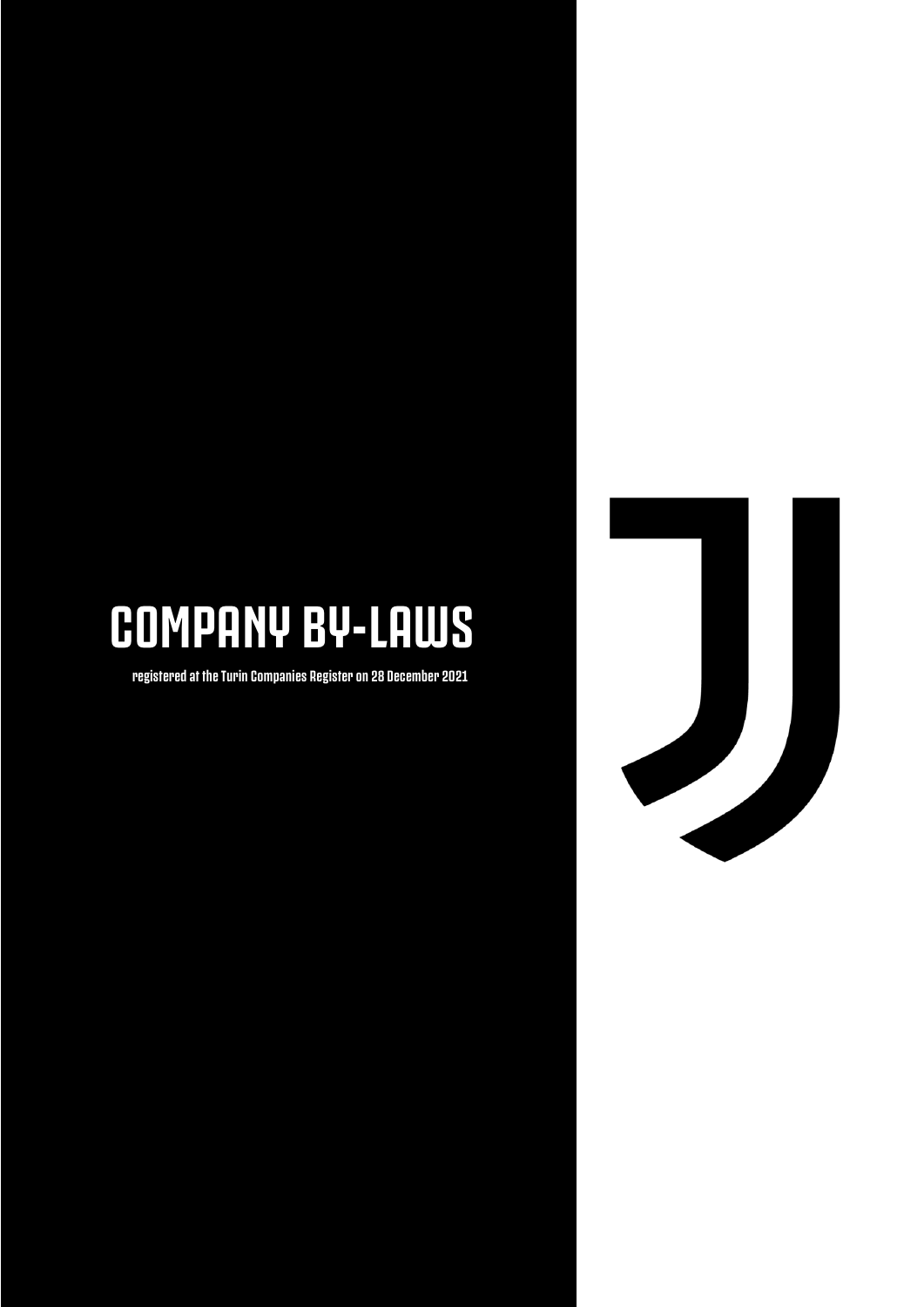#### **JUVENTUS FOOTBALL CLUB S.p.A.**

Share capital Euro 23,379,254.38

Registered office in Turin, Via Druento no. 175

Registered in the Turin Companies Register no. 00470470014 - REA no. 394963

# \_\_\_\_\_\_\_\_\_\_\_\_\_\_\_\_\_\_\_\_\_\_\_\_\_\_\_\_\_\_\_\_\_\_\_\_\_\_\_\_\_\_\_\_\_\_\_\_\_\_\_\_\_\_\_\_ **COMPANY BY-LAWS**

COMPANY NAME - REGISTERED OFFICE - CORPORATE PURPOSE - TERM

Article 1 - DENOMINATION

A joint-stock Company is hereby incorporated under the name of "JUVENTUS F.C. S.p.A." or "JUVENTUS FOOTBALL CLUB S.p.A.", written in any graphic form.

Article 2 – REGISTERED OFFICE

The Company's registered office is in Turin.

#### Article 3 – CORPORATE PURPOSE

The sole purpose of the Company is the performance of sporting activities and activities connected or instrumental to them directly or indirectly.

In the framework of related or instrumental activities, the Company's purpose includes promotional and advertising activities and licensing of its own brands, the acquisition, ownership and sale, with the exclusion of transactions towards the public, of shareholdings in commercial and real estate companies or companies whose purpose is the supply of services in any case related to the Company purpose.

To achieve the Company purpose and the objectives specified in the sections above, the Company may:<sup>[8]</sup>

- enter into any and all real estate, investment and financial transactions, the latter with the exclusion of transactions with the public at large, that are held to be useful or necessary;
- promote and publicise its activity and its image using models, designs and emblems, directly or through third parties, and commercialising, again directly or through third parties, goods, objects and products bearing distinctive Company logos or signs; undertake, directly or indirectly, publishing activities, with the exclusion of the publication of daily newspapers.

All activities must in any case be conducted in accordance with the law.

#### Article 4 - TERM

The term of the Company is fixed until 31 December 2100.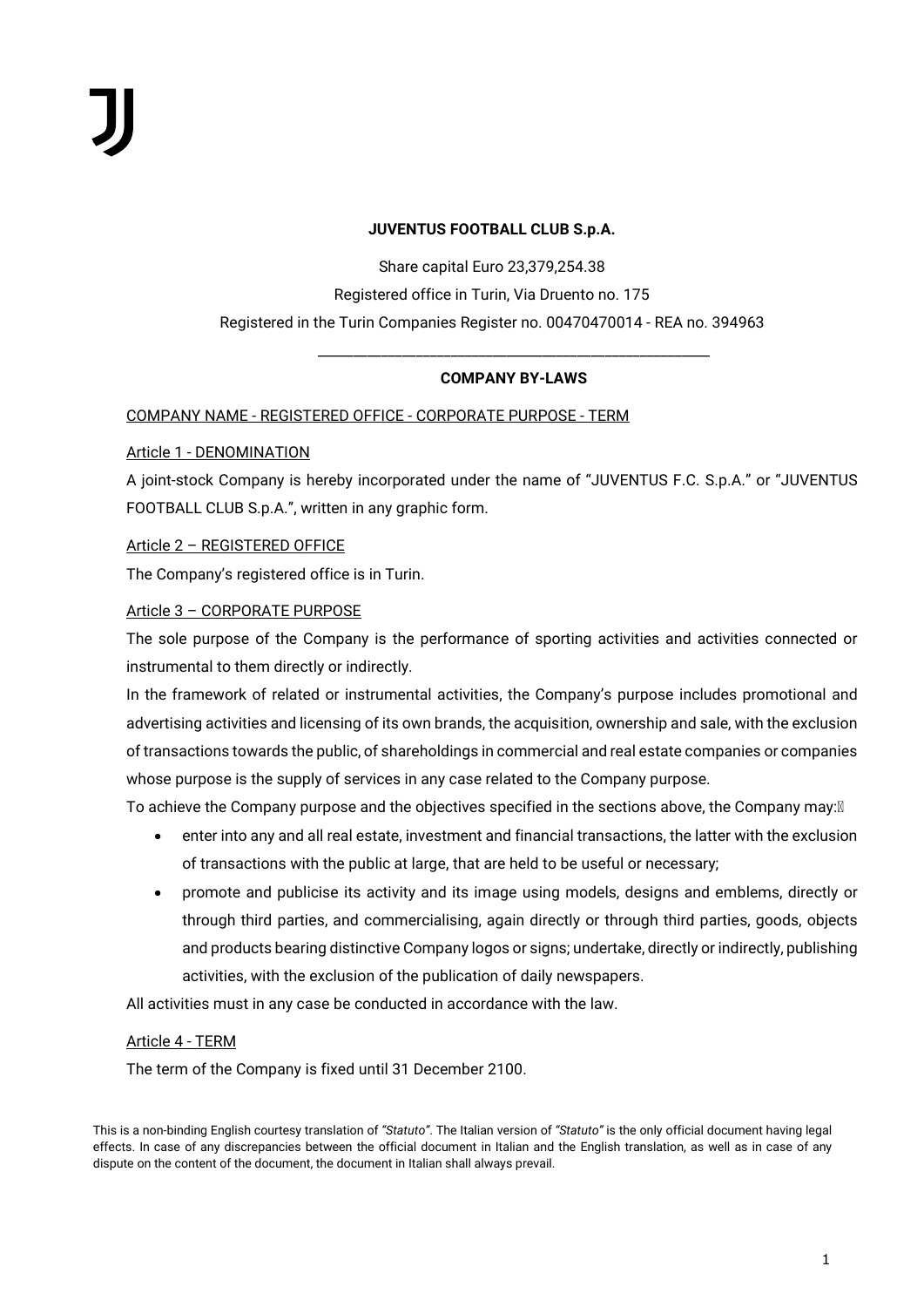#### COMPANY CAPITAL – SHARES

#### Article 5 – SHARE CAPITAL AMOUNT

The share capital is Euro 23,379,254.38 divided into 2,527,478,770 ordinary shares without par value.

The shares are registered shares and are issued in electronic form.

The share capital may also be increased through the contribution of assets in kind and/or credit.

#### Article 6 – SHARES AND VOTING RIGHTS

1. Each share is indivisible and gives the right to one vote.

2. In derogation of what is set forth in the previous paragraph, each share entitles to two voting rights when both the following conditions are met:

(a) the share has been held by the same person, on the basis of a real right legitimating the exercise of the voting right (full title ownership with voting right or bare ownership with voting right or usufruct with voting right) for an uninterrrupted period of at least twenty-four months, starting from registration in the special list pursuant to the subsequent point; and

(b) the satisfaction of the condition in point (a) is certified by continuous registration, for a period of at least twenty-four months, in the special list established for that purpose governed by this article (the "Special List").

Registration in the Special List takes place on the last day of the month in which the request of the legitimate person, set forth in paragraph 3 below, is received by the company.

The acquisition of the increased voting right becomes effective as of the first trading day of the calendar month following the month in which the conditions required by the by-laws for the increased voting right are met.

3. The company shall draw up the Special List in which persons intending to obtain the increased voting right must be registered, with the forms and content set forth by applicable laws, and keep it at the registered office.

To be registered in the Special List, the legitimate person shall submit, pursuant to this article, a request together with a communication attesting the possession of the shares - which may regard even only part of the shares held by the shareholder - issued by the intermediary at which the shares are deposited pursuant to the regulations in force. For persons other than natural persons, the request must specify whether the person is subject to the direct or indirect control of third parties and the identifying data of any parent company. The Special List, where applicable, shall be subject to provisions regarding the shareholders'

This is a non-binding English courtesy translation of *"Statuto"*. The Italian version of *"Statuto"* is the only official document having legal effects. In case of any discrepancies between the official document in Italian and the English translation, as well as in case of any dispute on the content of the document, the document in Italian shall always prevail.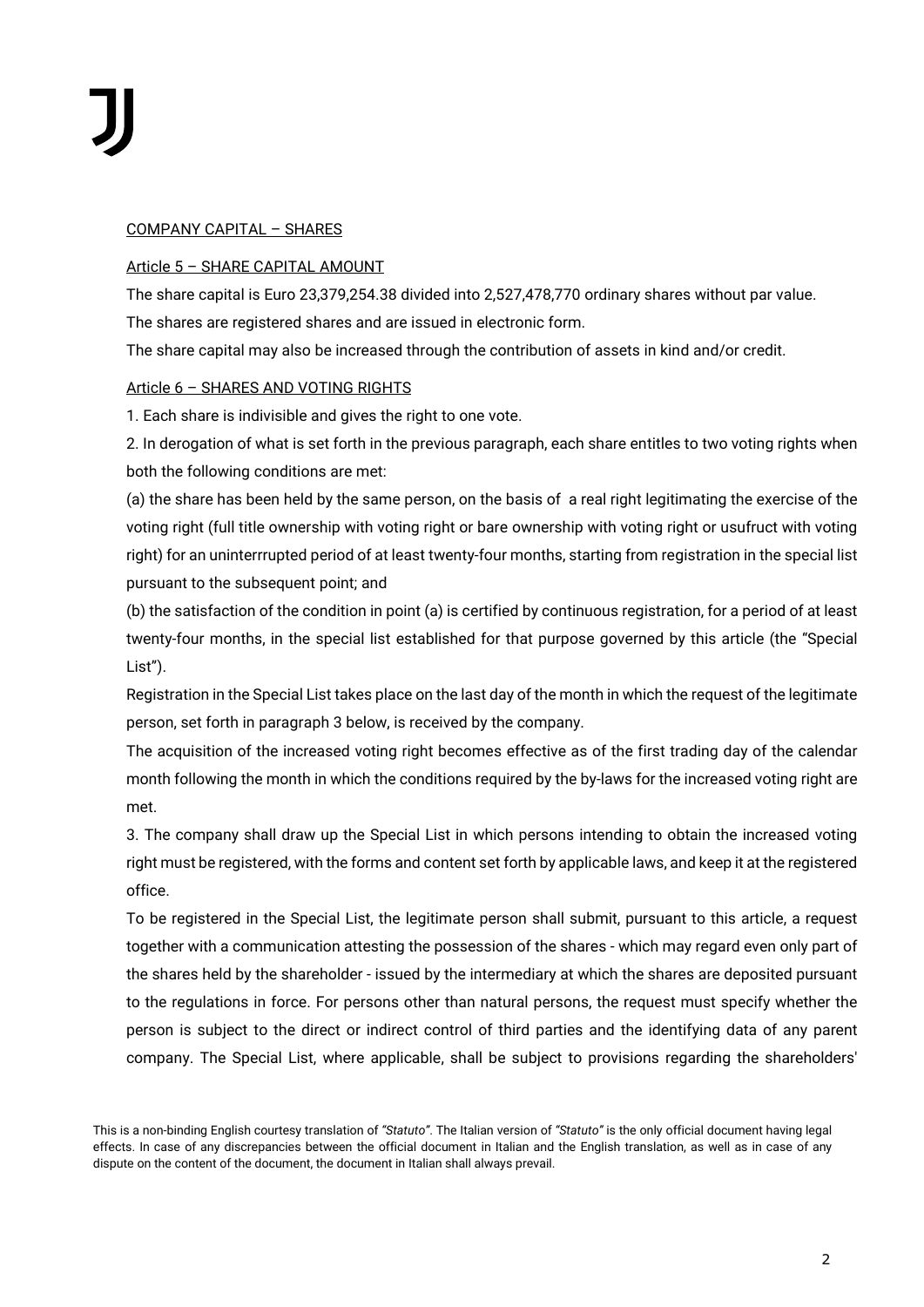register and any other provision on the matter, also as the public disclosure of information and the shareholders' right of inspection. The Special List shall be updated in compliance with applicable regulatory and legislative provisions, according to the criteria defined by the board of directors with its regulation published on the company website.

4. The company removes a person from the Special List (resulting in the loss of the increased voting right already accrued or, if not accrued yet, of the period of ownership required to accrue the increased voting right) in the following cases:

a) in the event of the irrevocable waiver, in full or in part, of the person concerned;

b) in the case of a communication from the person concerned or the intermediary attesting that eligibility for the increased voting right no longer existsor that entitlement to the the legitimating real right and/or the relative voting right have been lost; or

c) *ex officio*, when the company is informed of the occurrence of events entailing that eligibility for the increased voting right no longer exists or that entitlement to the the legitimating real right and, therefore, to voting rights has been lost.

5. The holder of the legitimating real right registered in the Special List is required to is required to immediately inform the Company of any circumstance and/or event that causes them to no longer be eligible for increased voting rights or to incur loss or suspension of their ownership of the legitimating real right and/or the relative voting right (including direct or

indirect transfer of controlling stakes (including the direct or indirect transfer of controlling stakes in the cases set forth in paragraph 6 below).

6. The increased voting rightalready accrued or, if not accrued yet, the period of ownership required to accrue the increased voting right, shall be cancelled:

a) in the event of transfer, whether for consideration or free of charge, of the share, without prejudice to what is set forth herein, it being understood that "transfer" also means to the creation of a pledge, usufruct or other encumbrance on the share when this implies the loss of the voting right by the shareholder; for the sake of clarity, it is specified that if only part of the stake is transferred, the increased voting right shall be retained in relation to any shares not transferred;

b) in the event of transfer, whether direct or indirect, of controlling stakes in companies or entities that hold shares with an increased voting right to an extent exceeding the threshold set forth in article 120, par. 2 of Legislative Decree no. 58 of 24 February 1998.

The increased voting right already accrued or, if not accrued yet, the period of ownership required to accrue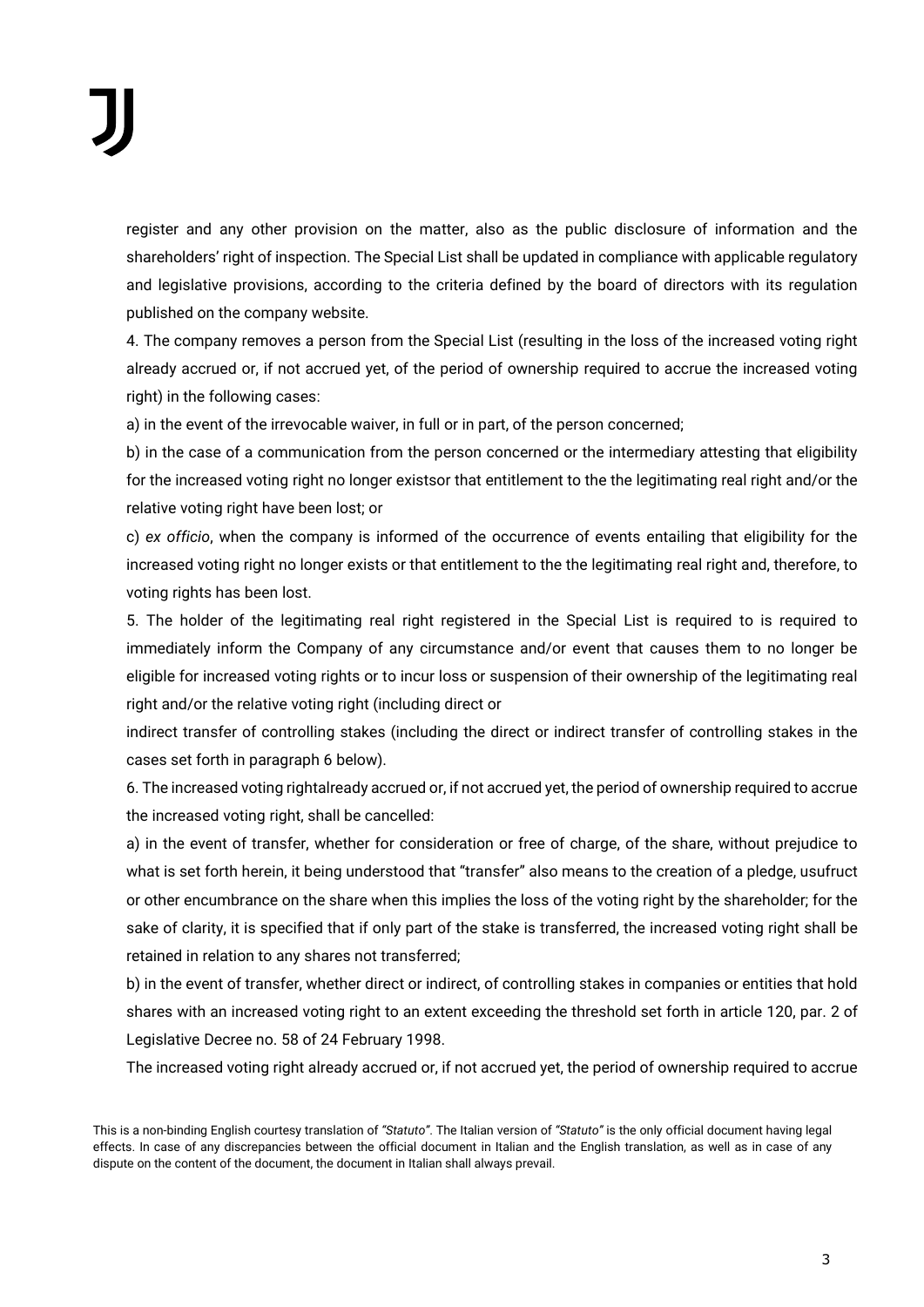the increased voting right:

a) is retained in the event the person registered in the Special List creates a pledge or usufruct on the shares for as long as the voting right is still hel by the person who created the pledge or granted usufruct;

b) is retained in the event of succession on death in favour of the heir and/or legatee and in similar circumstances, such as gratuitous transfer under a family agreement or gratuitous transfer following the setting up and/or donation of a trust or a foundation of which the beneficiaries are the transferor or his/her heirs or legatees;

c) is retained in the event of merger or demerger of the holder of the shares, in favour of the incorporating company resulting from the merger or the beneficiary of the demerger, provided that the incorporating company resulting from the merger or the beneficiary of the demerger is directly or indirectly controlled by the same entity that,

directly or indirectly, controls the holder of the legitimating real right;

d) is extended proportionately to the newly issued shares in the case of a share capital increase pursuant to article 2442 of the Italian Civil Code and cases of share capital increase by new contributions made in the exercise of option rights originally due in relation to the shares for which the increased voting right has already been earned, as well as in the case of the exercise of the conversion right attached to convertible bonds and other debt securities structured in any manner whatsoever which envisage this in their regulation; e) may refer also to shares assigned in exchange for those to which the increased voting right is assigned, in the event of the merger or demerger, if this is set forth in the relevant plan;

f) is retained in the event of the transfer from one portfolio to another of UCIs (as defined in Legislative Decree no. 58 of 24 February 1998) managed by the same entity;

g) is retained, where the shareholding is held under a trust, in the event of change of the trustee;

h) is retained when the shareholding is registered in the name of a fiduciary, in the event of change of the fiduciary provided that the grantor is the same and this is appropriately certified by the new fiduciary;

i) is retained in the event of the transfer or contribution of the shares to a company whose parent company is the transferor or to a subsidiary of the same parent company;

j) is not extended to shares acquired by a third party on the basis of the option right transferred by a person registered in the Special List.

The newly issued shares, in the cases pursuant to letters (d) and (e) of the previous paragraph, accrue the increased voting right (i) if due to the holder in relation to shares for which the increased voting right has already been earned, from the moment of registration in the Special List (with no need for a further

This is a non-binding English courtesy translation of *"Statuto"*. The Italian version of *"Statuto"* is the only official document having legal effects. In case of any discrepancies between the official document in Italian and the English translation, as well as in case of any dispute on the content of the document, the document in Italian shall always prevail.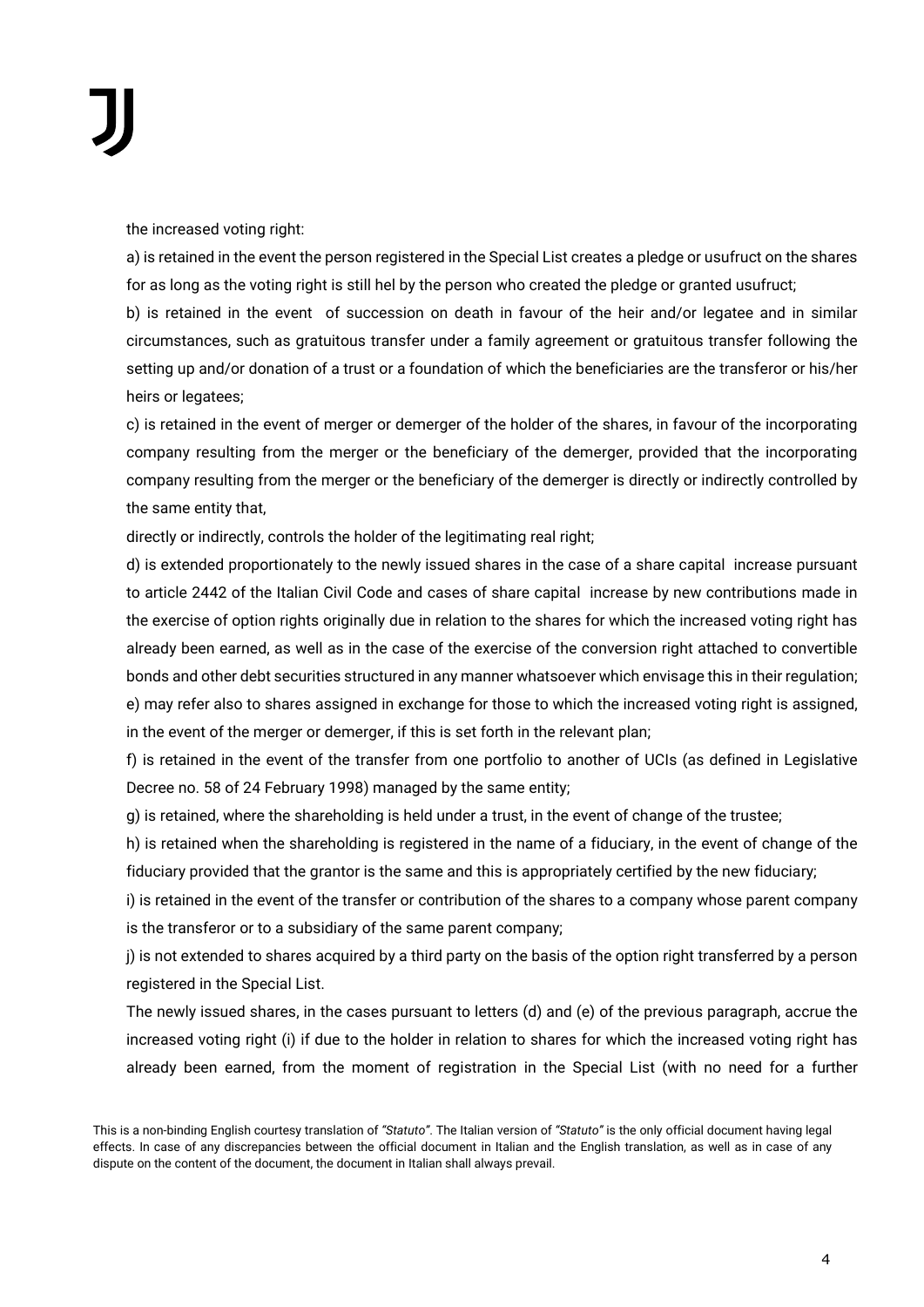continuous period of ownership to be completed); and (ii) if due to the holder in relation to shares for which the increased voting right has not yet been earned (but is currently being earned), as of the end of the continuous period of ownership, calculated as of the original registration in the Special List.

7. The person holding increased voting rights has always the right to irrevocably waive (all or in part) the increased voting right at any time by sending a written communication to the company, without prejudice to the fact that the increased voting right may be acquired again with respect to the shares for which the waiver was submitted with a new registration in the Special List and after the continuous period of ownership of no fewer than twenty-four months has been completed in full.

8. The increased voting right is also calculated for the determination of quora to convene the shareholders' meeting and pass resolutions that refer to shares of the share capital . The increase has no effect on the rights, other than voting rights, afforded on the basis of ownership of specific shares of the share capital .

9. For the purposes of this article, the notion of control is that set forth in regulations in force for listed issuers.

10. The board of directors adopts a regulation governing the methods for implementing the increased voting right and the management of the Special List.

11. Any amendment (improving or worsening) the rules on the increased voting right set forth in this article or its suppression shall require nothing more than approval by the Extraordinary Meeting pursuant to the law. The right of withdrawal is excluded in any event.

12. If the Company issues shares without voting rights, the Board of Directors will convene the appropriate Meetings, in the event that the shares without voting rights or the ordinary shares are delisted, to vote the convertibility of the shares without voting rights into ordinary shares according to the conversion ratio that will be decided by the Extraordinary Meeting.

# Article 7 – DELEGATION OF POWERS TO THE DIRECTORS

The Shareholders' Meeting may assign the power to the Directors to increase the share capital and/or issue convertible bonds, as specified in articles 2443 and 2420 ter of the Italian Civil Code.

#### MEETING

#### Article 8 – ATTENDANCE AND REPRESENTATION AT THE SHAREHOLDERS' MEETING

Shareholders holding voting share shall be entitled to attend the Meeting. Each shareholder may be represented at the Meeting as permitted by law.

The right to participate in the meeting and exercise voting rights is given by a notice made by an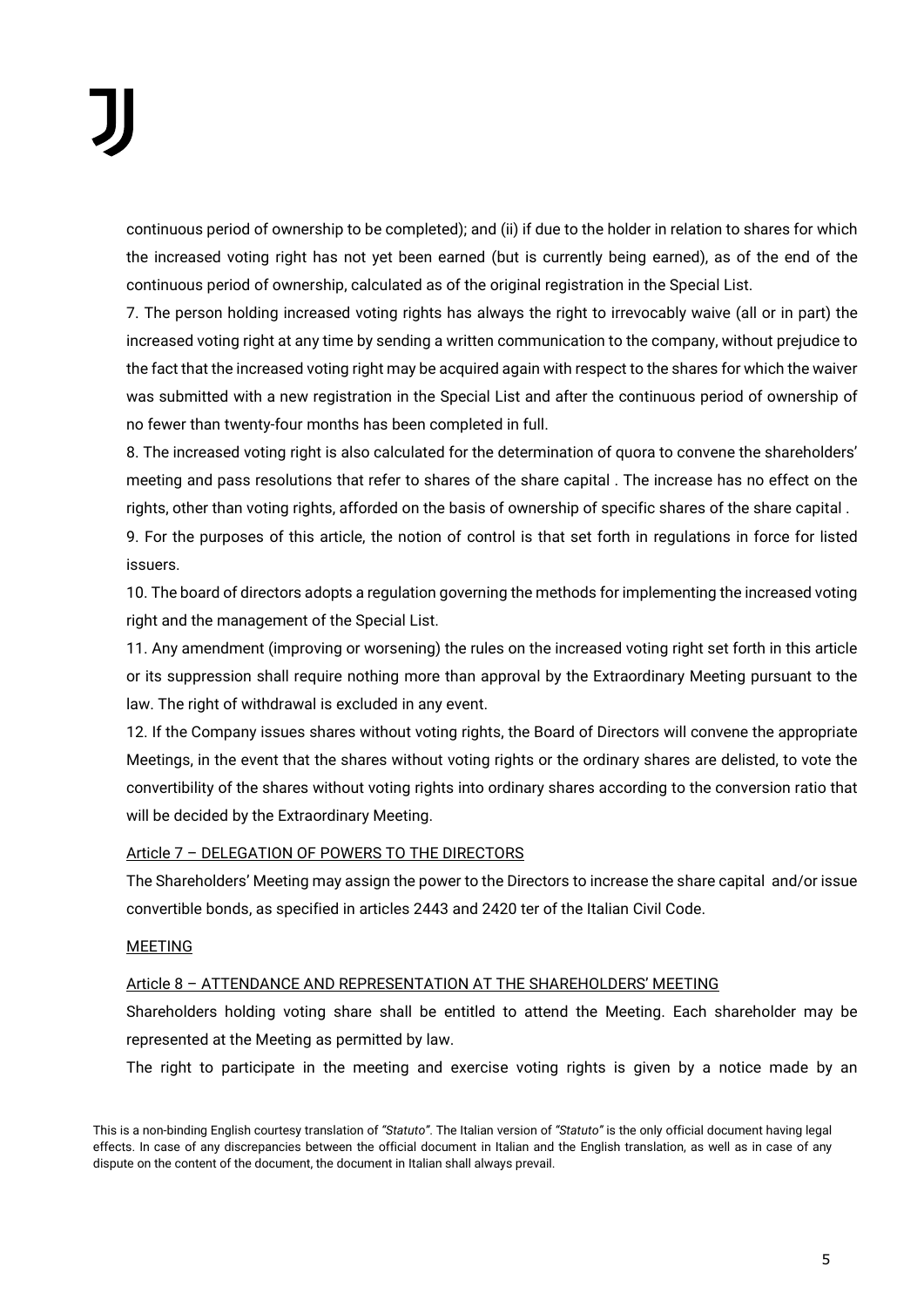intermediary, which must be received by the company using the methods and terms set forth by applicable law.

The Board of Directors may decide on other ways to allow votes to be expressed electronically.

Proxies to attend the meeting and exercise voting rights in the shareholders' meeting can be given electronically, in compliance with applicable law.

Electronic notice of the proxy can be made, according to the procedures indicated in the notice of calling, by use of a specific section of the company's website or by sending a message to the certified email address given in the notice.

The company may ask intermediaries, through its centralized share management company, for the identification information of shareholders along with the number of shares registered to their accounts at a given date.

Pursuant to art. 2373 of the Italian Civil Code a conflict of interests exists for:

- a) anyone holding voting rights at the Shareholders' Meeting higher than 2% (two per cent) of the Company's share capital which at the same time holds voting rights in another football company affiliated to the professional section of the F.I.G.C. equal to the percentage needed to ensure the control of this other company as per paragraph 1, points 1 and 2 of art. 2359 of the Italian Civil Code;
- b) anyone holding voting rights at the Shareholders' Meeting higher than 10% (ten per cent) of the Company's share capital which at the same time holds voting rights in another football company affiliated to the professional section of the F.I.G.C. with a percentage of the share capital of this company higher than 2% (two per cent) but lower than the share specified in point a) above.

For the purposes of the calculation of these percentages, all voting rights must be taken into account that can be exercised, directly or indirectly, also through parent companies, subsidiary companies or associated companies, or through third parties, or on the basis of pledge, usufruct, any other rights or agreements with other shareholders.

Participants at the Meeting who find themselves in one of the situations of conflict described above must declare this situation under their own responsibility.

# Article 9 – CALL OF MEETING

The Ordinary Meeting shall be convened by the Board of Directors in the city of the Company's registered office or elsewhere, in Italy, at least once a year within one hundred and twenty days of the end of the financial year; in cases allowed by law, this term can be extended to one hundred eighty days. In addition, an Ordinary or Extraordinary Meeting shall be convened whenever the Board of Directors deems it proper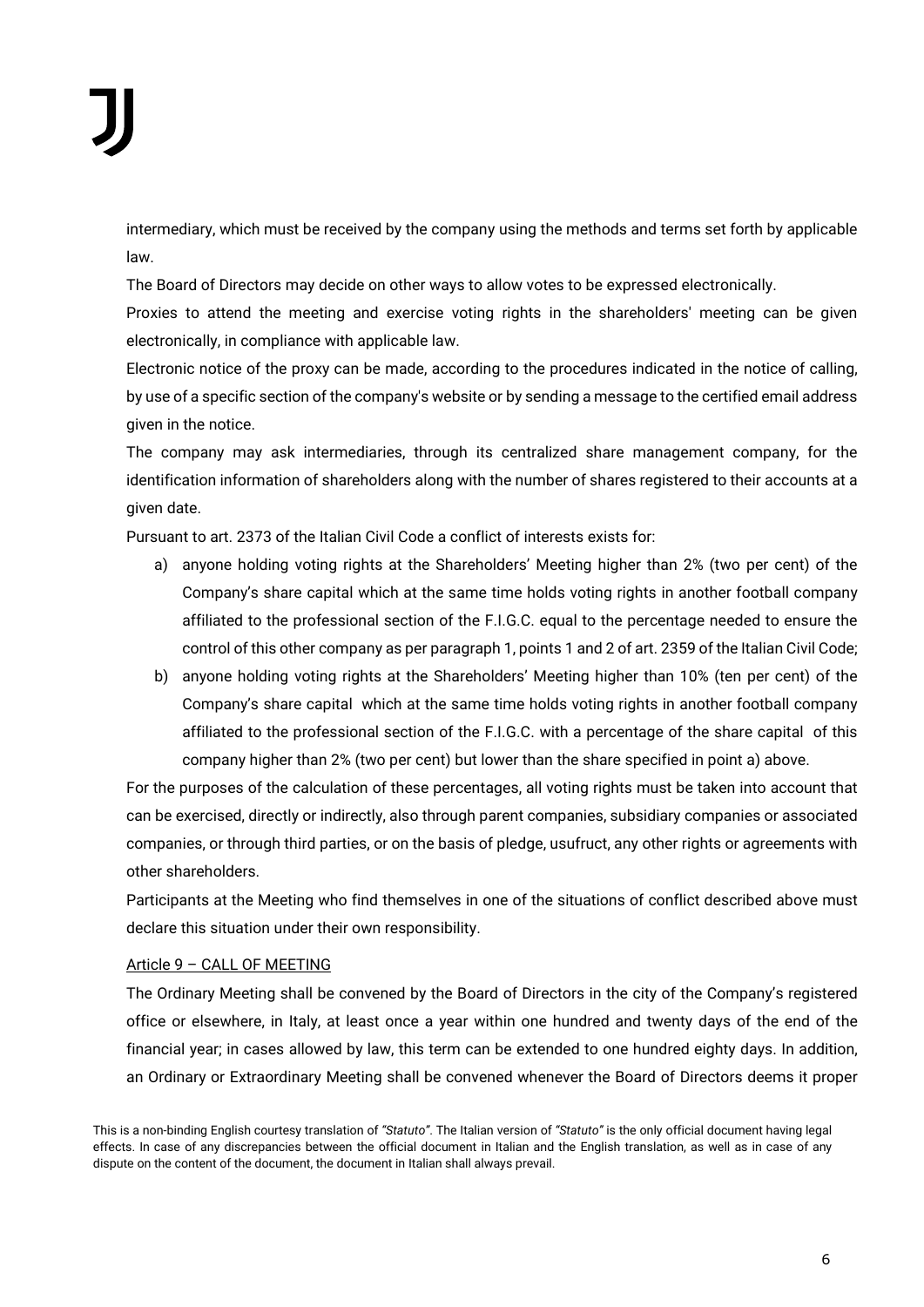and in the cases provided by law.

## Article 10 – NOTICE OF MEETING

The shareholders' meeting is called by public notice, in the terms of the law, published on the company's website or with other methods allowed by applicable law, including the required information. The notice may indicate a single date for the meeting or it can include the first, second, and, for extraordinary sessions, a third date for the meeting.

# Article 11 – SHAREHOLDERS' MEETING

To determine the quorum and legitimate ability to pass shareholders' resolutions, Italian law applies. Ordinary shareholders' meetings require the majority as set forth by article 2369, section 3 of the Italian Civil Code and Extraordinary shareholders' meetings require the majority as set forth by article 2369, section 7 of the Italian Civil Code, without prejudice to the matters set forth in articles 13 and 22 for appointment of the Board of Directors and the Board of Statutory Auditors.

# Article 12 – CHAIR OF THE MEETING – CODE OF THE MEETING

The Meeting shall be chaired by the Chairman of the Board of Directors; in his absence, by the Vice Chairman or the most senior Vice Chairman in the case of a number of Vice Chairmen, or in their absence, by another person appointed by the Meeting. The Meeting shall appoint the Secretary and, where necessary, two tellers. When required by law, or when deemed proper by the Chairman of the Meeting, the minutes are drawn up by a notary appointed by the Chairman himself, in which case it is not necessary to appoint a Secretary. The resolutions of the Meeting shall be recorded in the form of minutes signed by the Chairman and the notary or Secretary.

The Chairman of the Meeting shall be responsible for verifying if the Meeting has been duly constituted, verifying the identity and legitimacy of the shareholders present, conducting the discussion and ascertaining the resulting of voting.

Except as provided by the previous paragraphs, all further regulations for conducting Meetings shall be determined by the Ordinary Meeting through the adoption of specific rules.

The company may designate one or more individuals to which the voting rights holders can grant proxy, with voting instructions for all or some of the items on the agenda. The individuals designated, the methods and the terms of granting the mandates are given in the notice of calling the meeting.

#### ADMINISTRATION AND REPRESENTATION

This is a non-binding English courtesy translation of *"Statuto"*. The Italian version of *"Statuto"* is the only official document having legal effects. In case of any discrepancies between the official document in Italian and the English translation, as well as in case of any dispute on the content of the document, the document in Italian shall always prevail.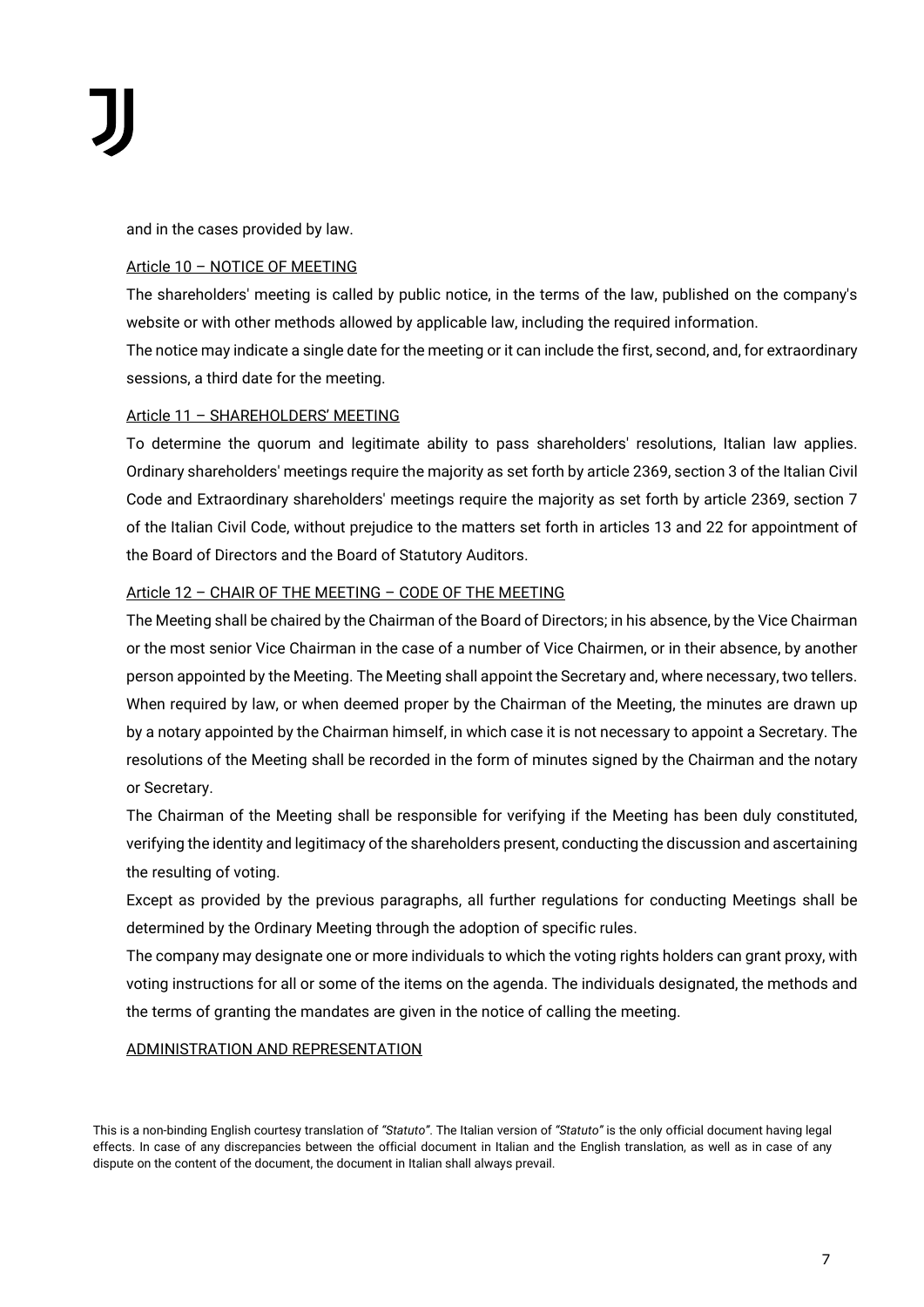#### Article 13 – BOARD OF DIRECTORS

The Company shall be managed by a Board of Directors composed of a number of members variable from a minimum of 3 to a maximum of 15 depending on the number established by the Meeting.

Appointment of the Board of Directors takes place on the basis of the lists of candidates deposited at the company offices no later than the twenty-fourth day before the date of the meeting. In the presence of a number of lists, one of the members of the board of directors is expressed by the second list that has obtained the most votes.

Only shareholders who, singly or together with others, are owners of shares with voting rights representing at least 2.5% of company capital or the different percentage laid down for the company by the regulations in force, may submit lists. Evidence of this this portion of ownership must be given through special notices which must be sent to the company at least twenty-one days before the meeting date. All this will be mentioned in the notice of the meeting.

No shareholder, nor shareholders linked by relations of control or related pursuant to the Italian civil code, may present or vote for more than one list, not even through a third party or fiduciary company. Each candidate may be included in only one list or will otherwise be considered ineligible.

The candidates included in the lists must be listed with progressive numbers and possess the integrity requirements established by law. The candidate named under number one in sequential order must also possess the requisite of independence as set forth by law, as well as the requirements set forth by the code of corporate governance to which the company has already declared to adhere.

Lists that include three or more candidates must also include both male and female candidates, so that the composition of the Board of Directors complies with the regulations on gender balance.

Each list shall be accompaniedby detailed information on the candidates' personal and professional qualities, as well as the declarations in which the individual candidates accept the candidature and state, under their own responsibility, that they possess the requirements demanded. Any candidates who do not comply with the aforesaid provisions shall be considered ineligible.

The number of directors to be elected is decided by the meeting according to the following procedure:

- 1. all the directors to be elected except one are elected from the list that has obtained most votes, on the basis of the progressive order of the list;
- 2. in accordnace with the law, one director is elected from the second list that has obtained the highest number of votes, on the basis of the progressive order of the list.

Lists that obtained a percentage of votes lower than half of the amount set out in paragraph three of this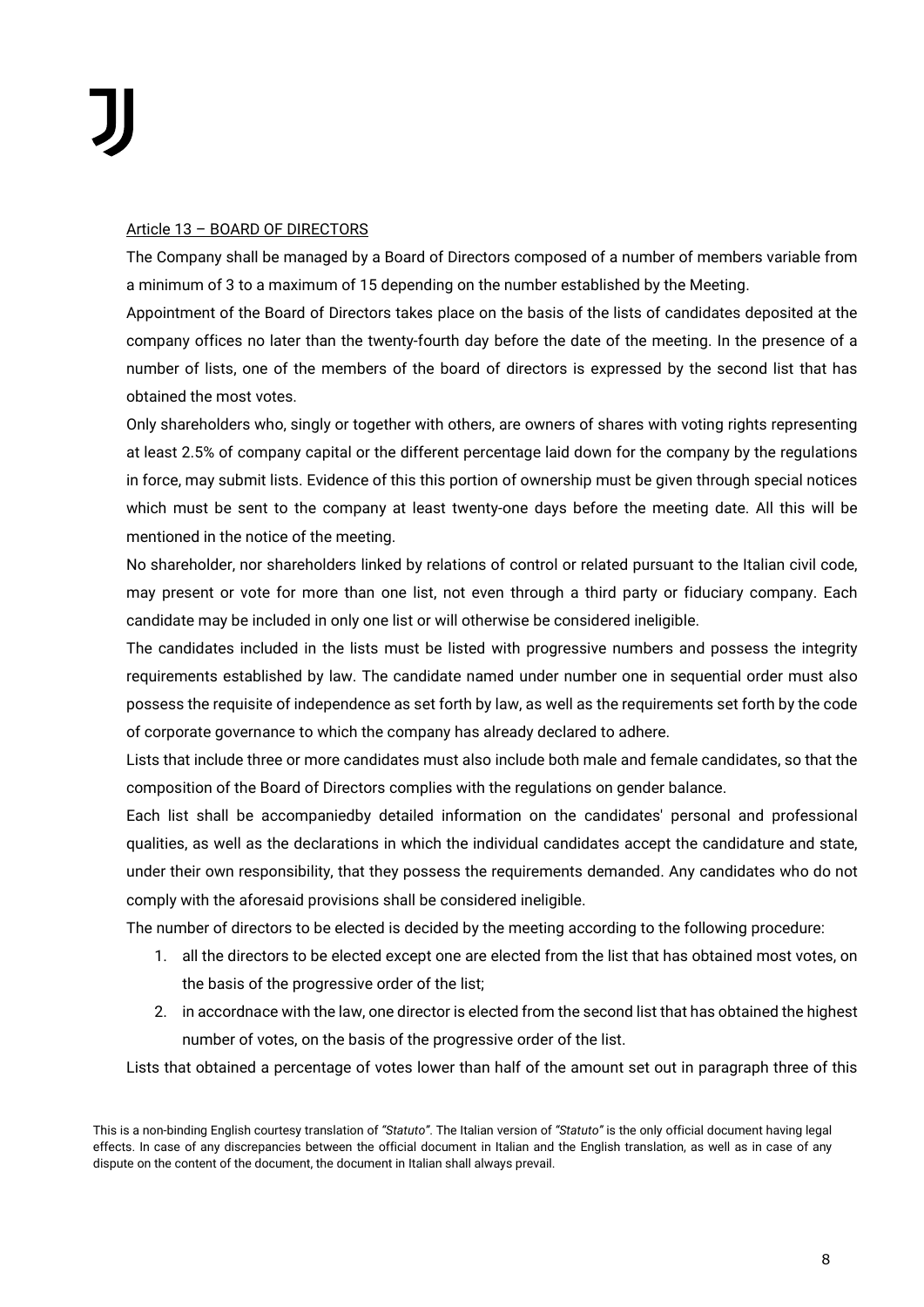article shall not be taken in account.

However, further to the above, if the composition of the Board of Directors does not comply with regulations on gender balance, the most recently elected candidates of the most represented gender on the list that obtained the highest number of votes, considering their progressive number, will be replaced in the number necessary to ensure compliance with the above regulation by the top ranking candidates not elected on the same list of the less represented gender. If application of this procedure still does not ensure compliance with the prevailing regulation on gender balance, the most recently elected candidates of the more represented gender on the list that obtained the highest number of votes, considering their progressive number, will be replaced by the Shareholders' Meeting in the number necessary to ensure compliance with the prevailing regulation, with the majorities described in article 11.

The above rules for the appointment of the board of directors are not applied unless at least two lists have been presented or voted on in the meetings that must substitute directors during the course of their mandate. In these cases, the meeting decides with a relative majority vote to ensure compliance with the law and the By-Laws on matters of the composition of the Board of Directors.

If in during the financial year one or more Directors were to leave their office, the Board shall replace the Directors in accordance with the civil code to ensure compliance with the law and the By-Laws on requirement regarding Board of Directors composition. If, due to resignation or other causes, the majority of Directors should leave office, the whole Board shall be deemed to be resigning and the Directors still in office should urgently call a Meeting for the new appointments.

The Directors remain in office for a maximum of three years and their mandate expires at the date of the Shareholders' Meeting for the approval of the last financial statements of their period in office; these Directors can be re-appointed. The term of office of any Director appointed by the Meeting in the course of a three-year term shall expire on expiry of the term of office of Directors in office at the time of the appointment.

Directors who receive definitive convictions in the courts entailing additional sentences incompatible with their position are suspended from their position for the period established by the sentence.

Directors who are subjected to disciplinary measures by the bodies of the F.I.G.C. that entail the permanent exclusion from any level and category of the F.I.G.C. must leave office and cannot fill or be nominated or elected to other Company positions.

#### Article 14 – OFFICERS OF THE BOARD

The Board of Directors, if this has not been decided by the Shareholders' Meeting, shall appoint a Chairman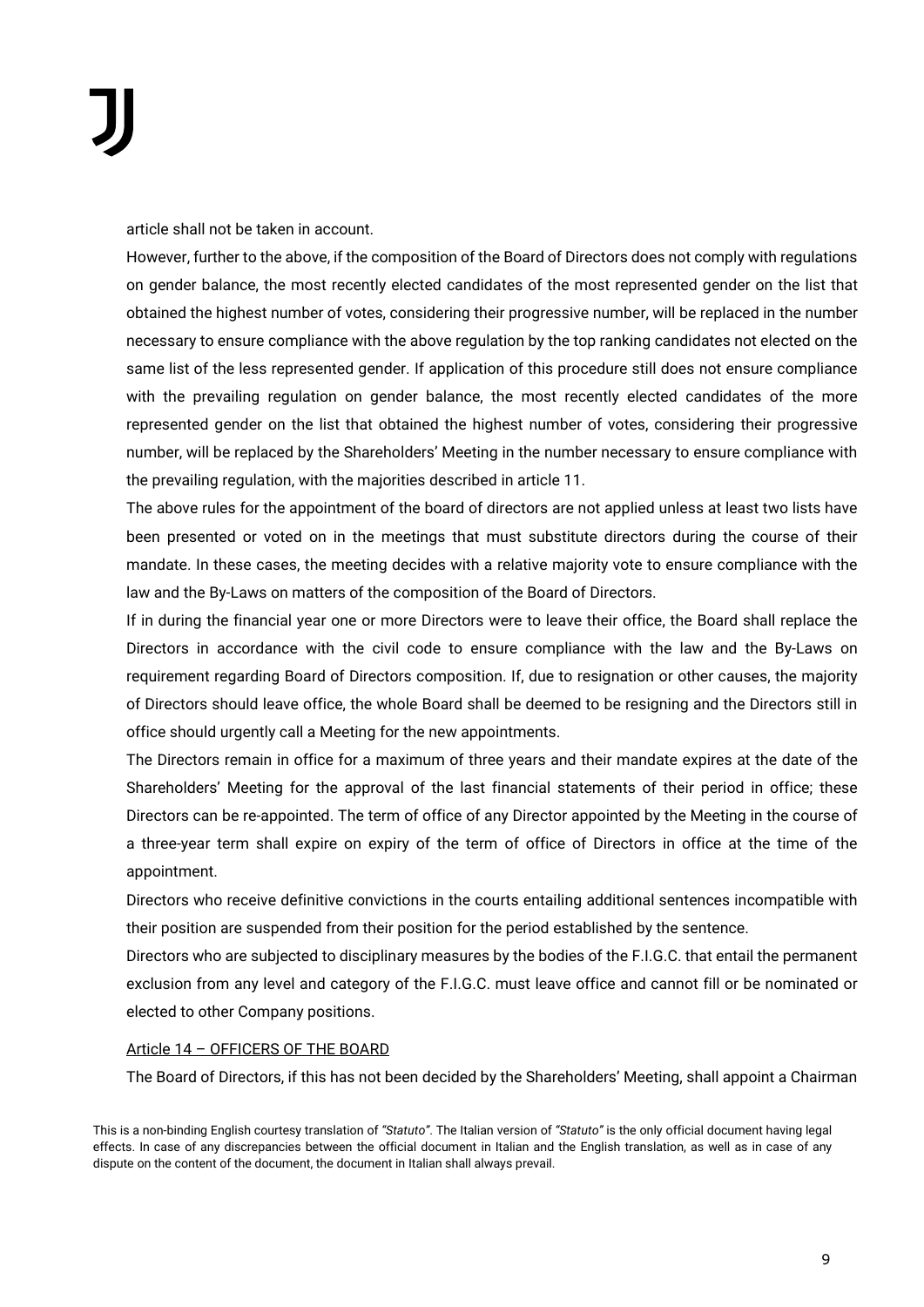among its members. It may also appoint one or more Vice Chairmen and one or more Chief Executive Officers. The Board can also appoint a Secretary who may not necessarily be a member of the Board.

# Article 15 – MEETINGS OF THE BOARD

The Board of Directors shall meet either at the registered office or elsewhere, provided that it is in a European country, at least every three months whenever the Chairman or a Vice Chairman or upon request of the persons duly qualified according to the law deems it necessary, or every time the same considers it in the best interests of the Company, or whenever a meeting has been requested by at least three Directors or at least two acting Statutory Auditors or bodies with delegated powers. The meetings shall be presided over by the Chairman, or in his absence, by the Vice Chairman nominated by the Board. In the event of his absence, the chair will be taken by another director nominated by the Board. The meeting shall be called by letter, telegram, fax, e-mail or similar at least three days before the date fixed for the meeting, except in the case of extreme urgency.

The disclosure required by art. 150 of Legislative Decree 58/98 and by art. 2381 of the Italian Civil Code shall be supplied by the Directors to the Board of Statutory Auditors and by the bodies with delegated powers (Executive Directors) to the Board of Directors and the Board of Statutory Auditors during the meetings of the Board of Directors, to be held at least quarterly, as stated in the previous paragraph.

Meetings of the Board of Directors may be held via means of telecommunications. In that case all the Directors present must be able to be identified and follow the discussion, take part in real time in the discussion of the matters and receive, send and consult documents.

# Article 16 – RESOLUTIONS OF THE BOARD

The resolutions of the Board of Directors shall be valid if at least the majority of the members is present. Resolutions shall be taken by absolute majority of votes of the Directors present at the meeting. In the event of an equal number of votes, the vote of the Chairman of the meeting shall prevail. All resolutions taken at the meeting shall be recorded in minutes signed by the Chairman of the meeting and the Secretary.

#### Article 17 – POWERS OF THE BOARD

The Board of Directors is vested with all and every power for the ordinary and extraordinary management of the Company. The Board is therefore empowered to take such action as it shall deem proper to pursue the Company's business purpose, with the exception of the powers reserved by law to the Shareholders' Meeting.

The Board of Directors can issue non-convertible bonds and also pass resolutions regarding transactions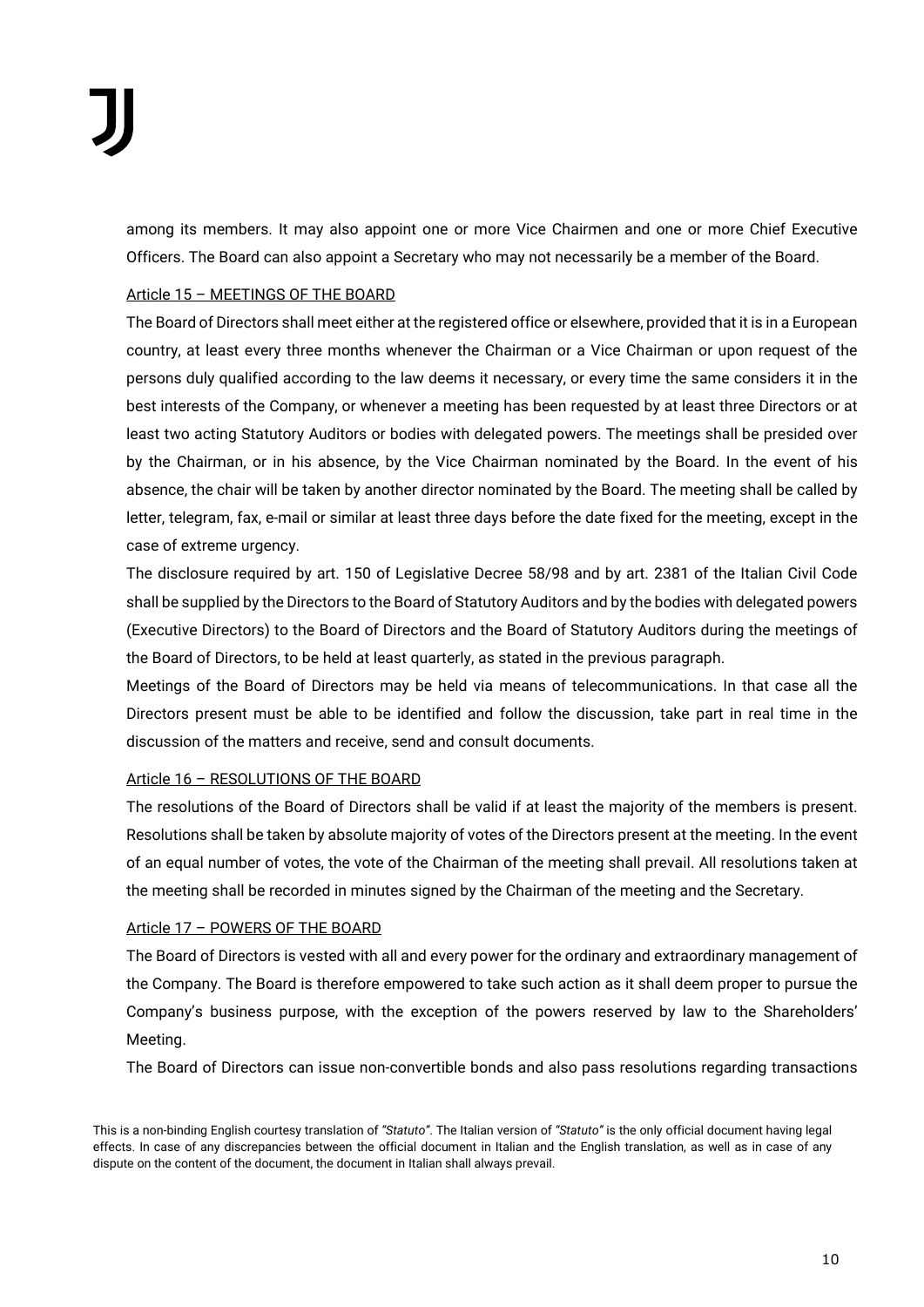as provided by article 2365, second paragraph, of the Italian Civil Code as well as decide for the spin-off of companies according to the provisions of the law.

# Article 18 – EXECUTIVE COMMITTEE

The Board can appoint an Executive Committee among its members, setting the number of members and delegating all or a part of its powers, save those powers expressly reserved by law to the Board. The same provisions of Articles 15 and 16 for the Board of Directors apply with respect to the meetings and the resolutions of the Executive Committee. The Secretary of the Board is also the Secretary of the Executive Committee.

# Article 19 – GENERAL MANAGER – MANAGER RESPONSIBLE FOR DRAWING UP COMPANY ACCOUNTING **DOCUMENTS**

The Board of Directors can, as provided for by law, appoint a General Manager, setting the powers, attributions and any remuneration.

The Board of Directors shall, after consulting the Board of Statutory Auditors, appoint a manager responsible for drawing up company accounting documents; the person appointed must have several years of experience in administrative and financial matters in companies of significant size.

# Article 20 - EMOLUMENTS

The Board is entitled to an annual emolument which shall be voted by the Shareholders' Meeting; the manner to allocate emolument among the Board members shall be decided respectively Board or Executive Committee resolution. The Directors who have been delegated special assignments or powers, after approval by the Board of Statutory Auditors, can be assigned special fees, also in the form of profit sharing. All these amounts shall be recorded under general expenses.

# Article 21 – LEGAL REPRESENTATION

Legal representation of the Company vis-à-vis third parties and in court proceedings shall be the duty of the Chairman and, if appointed, Vice Chairmen and Chief Executive Officers within the limits of the powers granted to them by the Board of Directors and also for the execution of the resolutions of the Board and in legal proceedings.

In addition, the Board of Directors may, as provided by law, attribute powers to other Directors, nominees or managers who will exercise such power within the limits set by the Board.

# BOARD OF STATUTORY AUDITORS AND AUDITS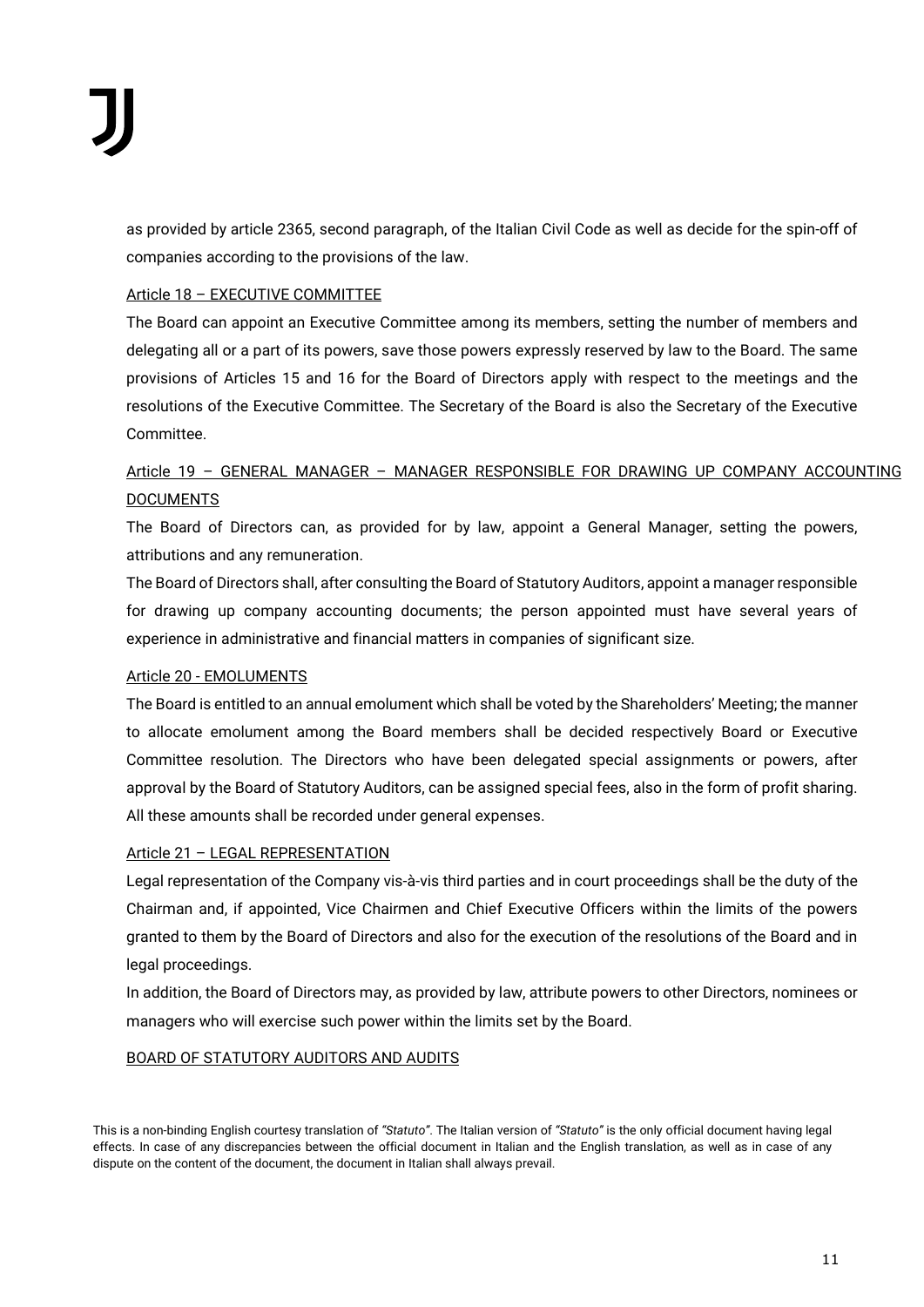#### Article 22 - AUDITORS

The Board of Statutory Auditors shall consist of 3 acting Statutory Auditors and 2 alternate Statutory Auditors. Minority shareholders may appoint one standing Statutory Auditor and one alternate Statutory Auditor.

Appointment of the Board of Statutory Auditors takes place on the basis of the lists of candidates deposited at the company offices within twenty-fifth days before the date of the meeting, in which the candidates are listed by a progressive number. The list is divided into two sections: one is for acting Statutory Auditors candidates and the other is for alternate Statutory Auditors candidates, in a number no higher than the number of auditors to be elected.

Lists can only be presented by shareholders which, alone or together with other shareholders, own voting shares representing the percentage specified in the third paragraph of Article 13; this share of ownership must be shown in special notices which must reach the company at least twenty-one days before the meeting date. All this will be mentioned in the notice of the meeting.

Shareholders cannnot present or vote, either through a third party or fiduciary company, more than one list. Shareholders belonging to the same group and shareholders belonging to a shareholder syndicate regarding company shares may not present or vote for more than one list, even if through third parties or fiduciary companies. Each candidate may be included on only one list, and will otherwise be considered ineligible.

Only candidates who meet the requirements on the limits on the accumulation of positions specified by the applicable regulations and who meet the requirements of these regulations and these Company By-laws may be included in the lists. As is specified in article 1, section 2, letters b) and c) and section 3 of the Ministerial Decree no. 162 of 30 March 2000 concerning the qualifications of the board of statutory auditors of listed companies, for questions closely related to the activities of the Company, these include commercial law, industrial law, sports law, business economics and finance as well as other disciplines regarding similar subjects, even if indicated by different definitions, while the fields of activity strictly regarding the Company's operations include the fields of sport and professional sports.

Lists that, taking into account both sections, include three or more candidates must include both male and female candidates in the top two spots of the section relating to the acting auditors, so that the composition of the Board of Statutory Auditors complies with the regulations on gender balance.

Outgoing auditors may be re-elected. The lists presented must also be furnished with:

a) information regarding the identity of the shareholders that have presented lists, with the indication of percentage of the overall shareholding owned;

This is a non-binding English courtesy translation of *"Statuto"*. The Italian version of *"Statuto"* is the only official document having legal effects. In case of any discrepancies between the official document in Italian and the English translation, as well as in case of any dispute on the content of the document, the document in Italian shall always prevail.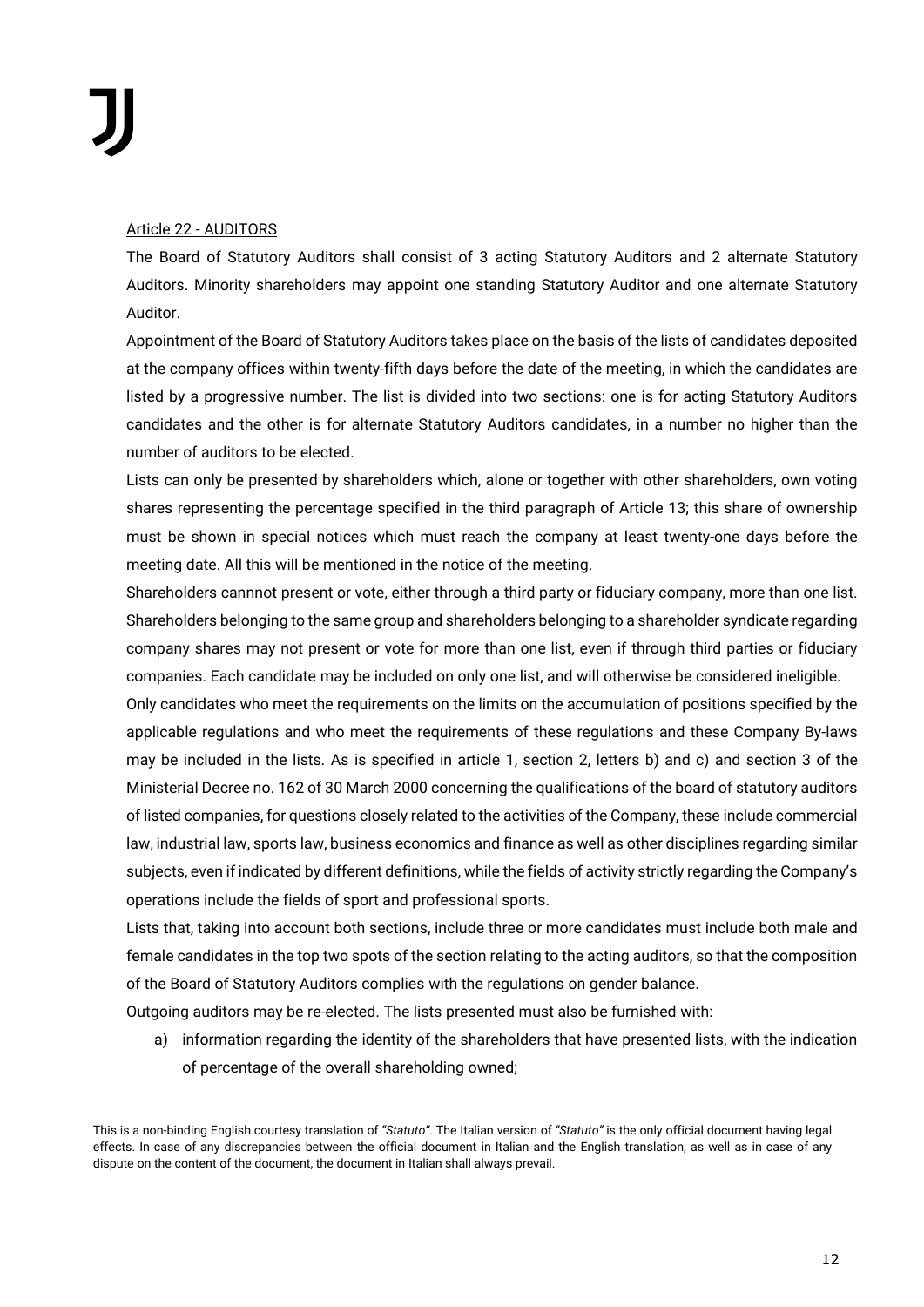- b) a declaration of shareholders other than those that hold, even jointly, a controlling share or relative majority, certifying the absence of related links with the latter covered by the regulations in force;
- c) full information on the personal and professional characteristics of the candidates, as well as a declaration by them of possessing the prerequisites required by law and the Company By-laws and their acceptance of the candidature;
- d) the list of directorship and control positions occupied by candidates in other companies, with the undertaking to update this list at the date of the meeting.

Any candidates who do not comply with the aforesaid provisions shall be considered ineligible.

In the event that at the date of the above deadline only a single list has been deposited, i.e. only lists presented by shareholders who, on the base of what is set out above, are connected with each other in the sense of the regulations in force, lists may be presented up to the third day following that date. In this case the threshold is reduced by one half.

The lists may be deposited by using at least one means of distance comunication, according to the methods described in the notice of calling, which allow the individuals depositing the list to be identified.

Prompt notification pursuant to the regulations in force must be given of the absence minority lists, of the extended deadline for the presentation of them and the reduction in the threshold as mentioned above. The appointment of the members of the Board of Statutory Auditors is as follows:

- 1. two acting statutory members and one alternate member are elected from the list which has obtained the highest number of votes, in the progressive order in which they are listed thereon;
- 2. the remaining acting statutory member and the other alternate statutory member are elected from the list which has obtained the second highest number of votes from the Meeting and which is not connected to the reference shareholders on the basis of the progressive order in the sections of the list; in the event of parity between a number of lists, the candidates elected are those of the list presented by shareholders holding the largest shareholding, or, secondarily, by the highest number of shareholders.

The Chairman of the Board of Statutory Auditors shall be the statutory member indicated as the first candidate on the list indicated in point 2 above.

If it is not possible to appoint the Statutory Auditors in the manner described above, the candidates will be appointed by a simple majority of votes cast by the shareholders present at the Meeting in order to ensure compliance with the law and the By-Laws on matters of the composition of the Board of Statutory Auditors. In the event the requisites demanded by law and by-laws are no longer met, the Statutory Auditor shall be

This is a non-binding English courtesy translation of *"Statuto"*. The Italian version of *"Statuto"* is the only official document having legal effects. In case of any discrepancies between the official document in Italian and the English translation, as well as in case of any dispute on the content of the document, the document in Italian shall always prevail.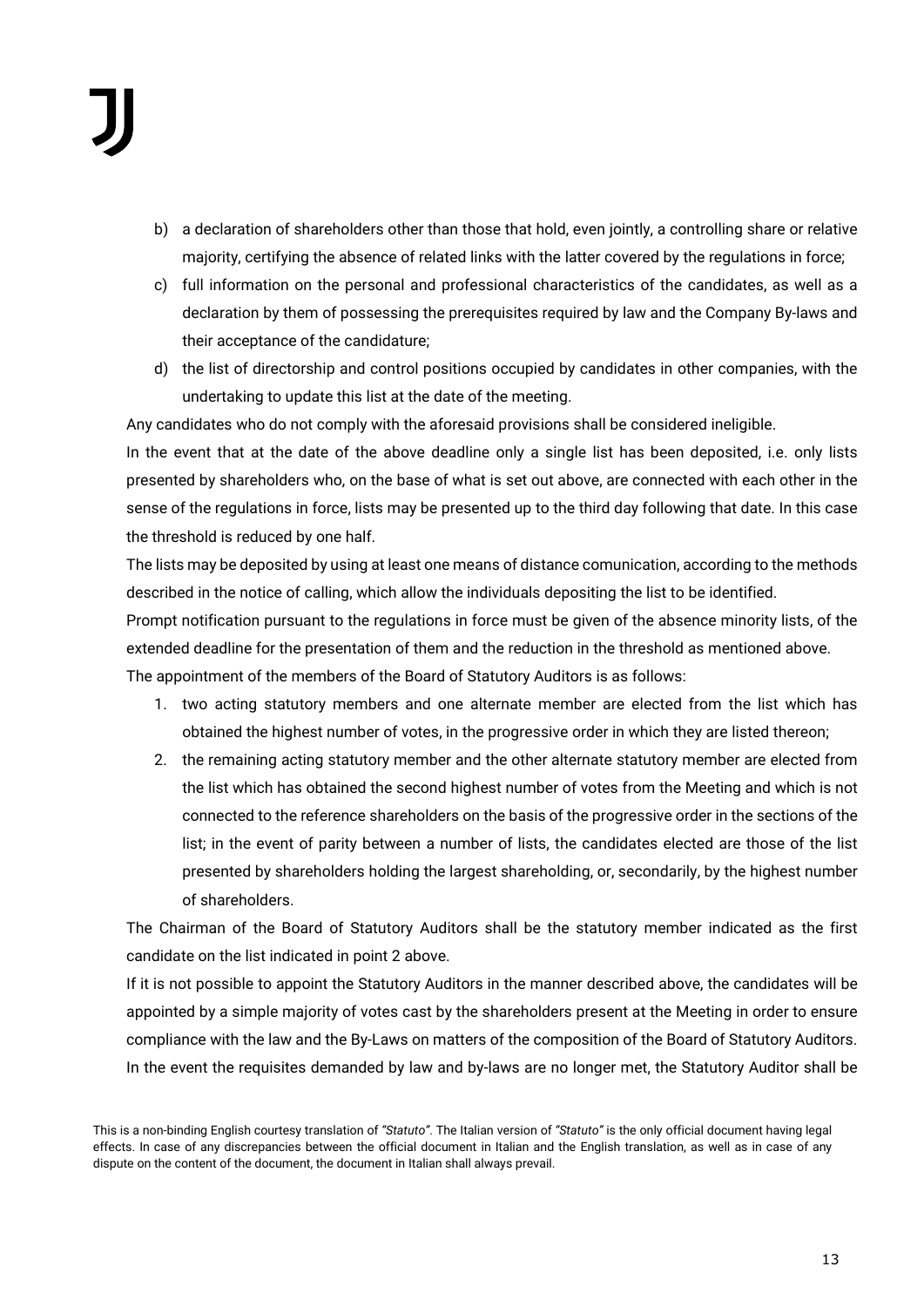relieved of office.

In the event of the replacement of a Statutory Auditor, including the position of Chairman, the alternate belonging to the same list as the resigned auditor shall take the place of the same, when the Statutory Auditors have been nominated through lists.

If this substitution does not ensure compliance with prevailing law on gender balance, a shareholders' meeting must be called as quickly as practicable to ensure complete compliance with the regulation.

If the appointment of the Board of Statutory Auditors is not made via lists and an auditor is to be replaced, the most senior auditor shall take over the leaving auditor's office. If the replacement as described above does not allow compliance with prevailing law on gender balance, the auditor whose characteristics meet the regulations shall be appointed. If application of this procedure still does not achieve compliance with prevailing law on matters of gender balance, a shareholders' meeting must be called as soon as practicable to ensure compliance with this regulation.

The terms in the preceding paragraphs shall not be applied by the Meetings which, according to the law, must appoint acting Statutory Auditors and/or alternates and the Chairman needed to complete the Board of Statutory Auditors in the event of replacement or resignation. In these cases, the appointment is made by the simple majority vote of the shareholders, respecting the principle of the necessary representation of minorities ensuring compliance with the law and the By-Laws on matters of the composition of the Board of Statutory Auditors.

The members of the Board of Statutory Auditors are subject to the same conditions and constraints as specified for Directors in Art. 13.

Meetings of the Board of Statutory Auditors may also be held via telecommunication means, provided that all participants can be identified and that they are able to follow the discussion, to intervene in real time in the discussion of the topics addressed and to receive, send or consult documents.

#### Article 23 – EMOLUMENTS

The emolument of the Statutory Auditors shall be determined by the Shareholders' Meeting according to law.

#### Article 24 – AUDITS

Legal audits and accounting control is exercised by independent auditors who are listed in the corresponding register according to the provisions of laws.

#### FINANCIAL STATEMENTS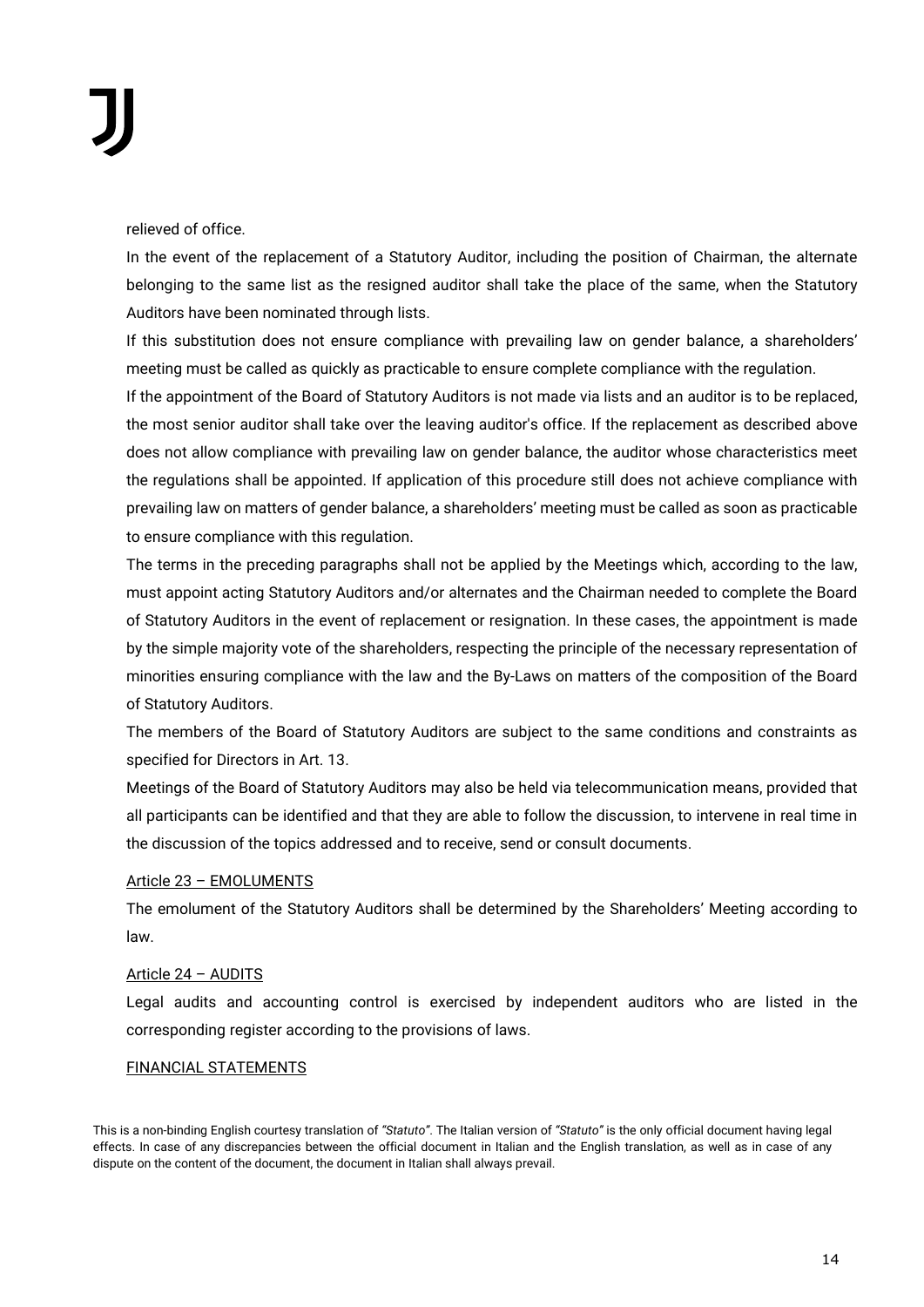## Article 25 – FINANCIAL YEAR END

The financial year shall terminate on 30 June each year.

# Article 26 – DISTRIBUTION OF PROFITS

The net profit, less any losses from prior years, shall be distributed as follows:

- − 5% to the legal reserve, until the same reaches one-fifth of the Company's share capital;
- at least 10% to the technical-sports youth training and education schools;
- the remaining profit shall be distributed to the shareholders as dividends, unless otherwise voted by the Shareholders' Meeting.

# Article 27 – INTERIM DIVIDENDS

During the course of the year, and if the Board of Directors so deems it and it is feasible in the light of the results of the year, the Board of Directors can resolve to pay interim dividends for the year, in compliance with the provisions of the law.

# Article 28 – PAYMENT OF DIVIDENDS

Dividends shall become payable at the registered office of the Company and in other locations designated by the Board of Directors.

All and any dividends not collected within five years from the date when they become payable shall be allocated to the Extraordinary Reserve of the Company and the related coupons shall be cancelled.

# FINAL PROVISIONS

# Article 29 – TERRITORIAL JURISDICTION

The Company shall be under the jurisdiction of the Court of Turin.

#### Article 30 – DOMICILE OF SHAREHOLDERS

The domicile of the shareholder, for all relations with the Company, is that shown in the shareholders' register.

#### Article 31 - LIQUIDATION

In the event of the dissolution of the Company, the wind-up will take place in the manner established by law. The liquidator or liquidators shall be appointed, in compliance with the law, by the Shareholders' Meeting, which will fix their powers and compensation.

The state of liquidation or closure entails the revocation of affiliation by the F.I.G.C. which may allow activity